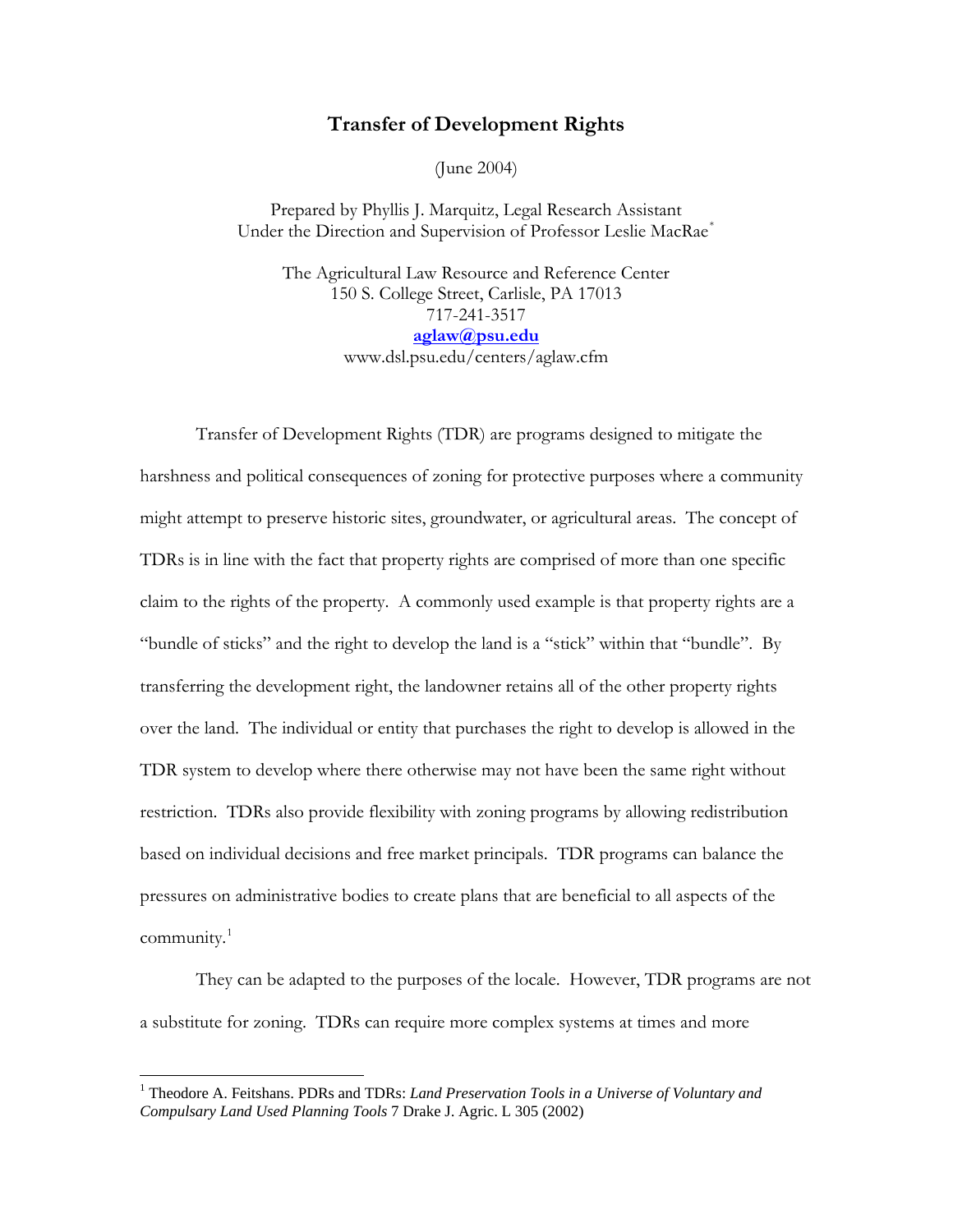comprehensive plans for the community. Zoning and Planning Boards must look ahead to create areas for future preservation and high density development. They must create and sustain a market for the rights. TDRs have been mentioned by the U.S. Supreme Court when looking at constitutional issues of just compensation for the taking of property. They were used as proof that the entire value wasn't taken even though there were severe restrictions on the development of the property. Although the constitutional issues surrounding TDRs have not been directly addressed by the court, there have been analyses by various justices warning that TDRs should not be used to substitute for just compensation in a real takings situation.

## **Different Approaches for Different Purposes**

Motivations for the use of TDR's differ depending on the development needs of a community. One of the earliest and well publicized mentions of TDR use was related to New York City's Grand Central Station. After the U.S. Supreme Court found that the zoning laws restricting some development rights, including height restrictions, were not considered a "taking" (which would violate the Constitutional "Takings Clause"), Justice Brennan mentioned TDRs as a way to mitigate the harsh consequences, *Penn Central Transportation Company v. New York City*. Communities use TDRs to solve problems and avoid situations where they might have previously needed to intervene with eminent domain.

**Height and History:** TDRs were used in New York when dealing with Grand Central Station and South Street Seaport. In cities with historic buildings like New York where development and height restrictions often collide, TDRs serve to preserve historic structures by allowing height development rights to transfer to other properties and decrease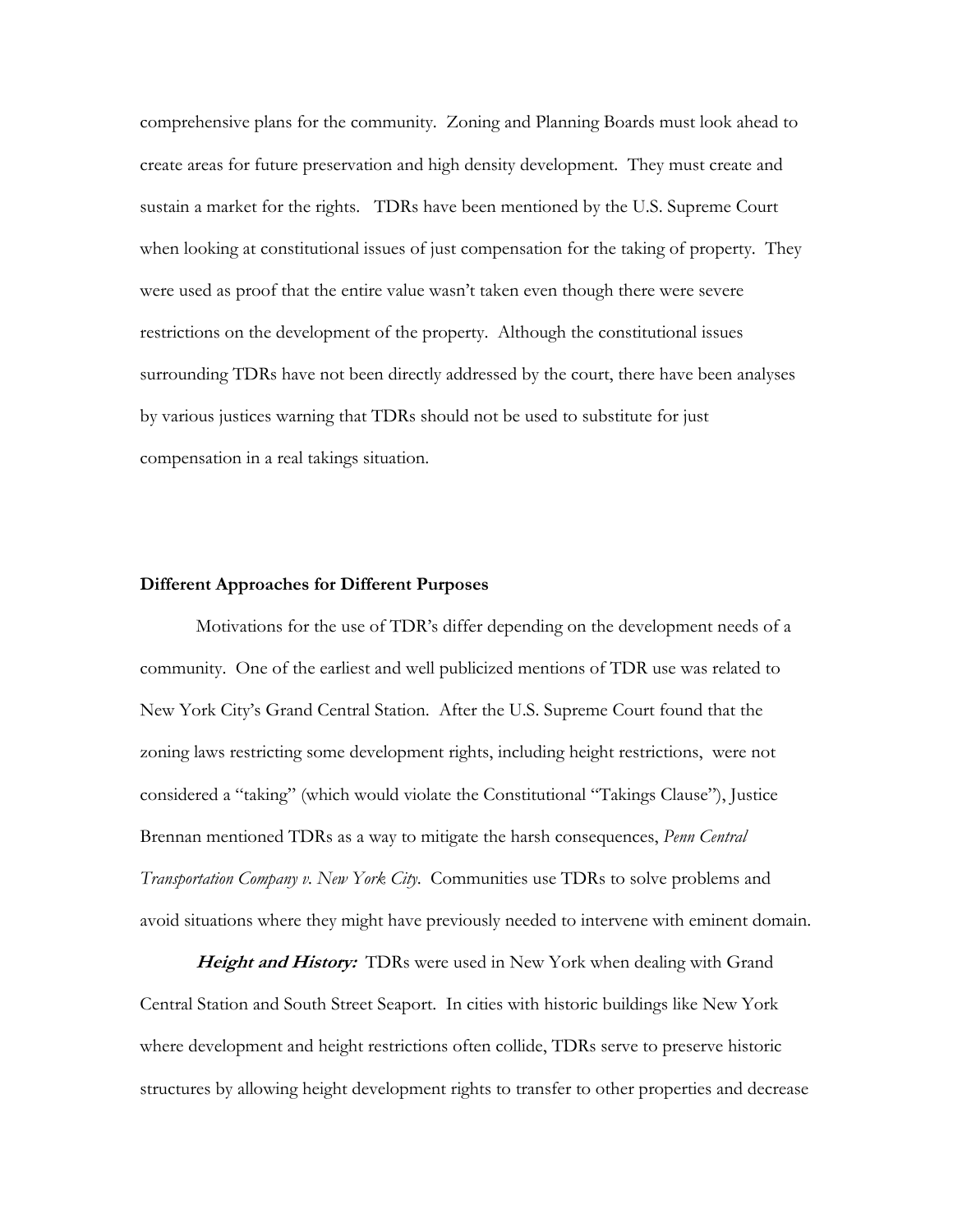the canyon effect by promoting diverse building heights throughout the city. In the late 60's Penn Central wanted to construct a fifty-three story addition over Grand Central Station, a protected landmark, but the city barred this development and allowed the development rights to be transferred to adjacent properties

**Low Income Housing:** Seattle, Washington has used TDRs to lessen development pressures that exist on landowners that retain low-income housing; they also use the same TDR's to protect landmarks. The system was designed to decrease motivation for the sale of low-income housing for development by making the development rights marketable at a high value. Other attempts were made before establishing TDRs but they were always invalidated because they were found to be in violation of substantive due process. In 1988 the TDR system was set into motion and worked very well. Those who wanted to sell their low-income housing were free to do so but many areas providing the low- income housing were preserved. A slow down in development downtown threatened the system's effectiveness and the city then switched to a TDR bank system to keep the preservation system working during the late 80's and early 90's when the demand was lower. The city's TDR bank has saved 377 low-income housing units and two landmark theatres. The funding from the TDR bank has also gone toward city projects such as a symphony hall.<sup>[2](#page-2-0)</sup>

**Farmland Preservation and Overdevelopment:** Montgomery County, MD has adopted a plan for the preservation of agriculture and rural open space by "down zoning" 91,591 acres in an agricultural reserve area. "Down Zoning" takes place when areas that used to be available for dense development are rezoned to accommodate less development. They increased the minimum lot size to twenty five acres. The county has designated

<span id="page-2-0"></span><sup>2</sup> Jennifer Frankel. *Notes & Comments: Past, Present, and Fitire Constitutional Challenges to Transferable Development Rights* 74 Wash. L. Rev. 825-833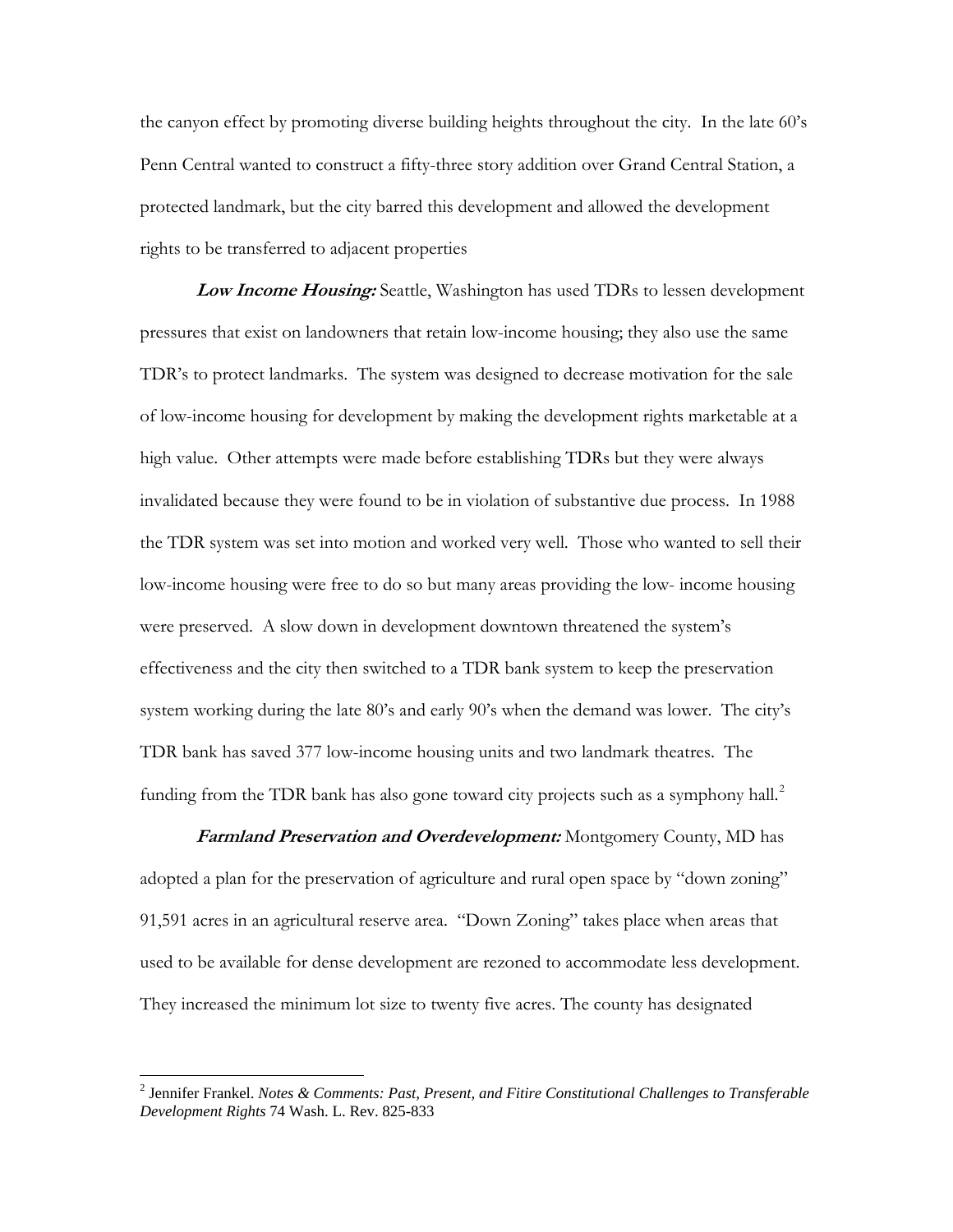receiving sites for transferred development rights in specified communities. Those receiving sites have two maximum densities, one for and one without TDRs.

 Pineland Development Credits (PDC) were created in New Jersey as a TDR solution for over development. There is a New Jersey Pineland's Development Credit Bank that buys up the rights or credits as a last resort and has been active in holding the PDCs. The bank only sells the rights if there is sufficient demand to justify the sale and if the sale will not interfere with private PDR sales. The Pineland's program also designated areas to receive the transferred credits. The program has been successful and has been updated and modified to make transfers easier and to create funding for sewer in high density areas.

 Lancaster, Pennsylvania has used a variety of techniques to preserve farmland such as easement payments, lower taxes through state programs, and through the establishment of Agricultural Security Areas. In Pennsylvania where municipalities are more powerful than in other states, townships can adopt TDR programs that coincide with the county or region's vision for planning.<sup>[3](#page-3-0)</sup> Counties can not create TDR programs that are mandatory on municipalities within its borders. Manheim Township, a suburb of Lancaster, created a TDR program in 1991. They first "down zoned" a portion of the land to require twenty-five acres per dwelling. The landowners in the area were given TDRs at a ratio of one TDR per 1.25 acres and the TDR purchases allowed developers in the "receiving area" to build at a higher density than zoning would normally allow.<sup>[4](#page-3-1)</sup> The township also established a TDR bank and has successfully preserved more than two hundred acres. Because the TDR program was implemented in the early nineties and the development pressures were present decades before, it is difficult to measure the effectiveness of the program alone. In 1982 the first

<span id="page-3-0"></span><sup>&</sup>lt;sup>3</sup> Act 247 of 1968, P.L. 805, 53 P.S. 10101.

<span id="page-3-1"></span><sup>4</sup> Tom Daniels. *Purchase of Development righs, Agricultural Preservation and other Land Use Policy Tools – The Pennsylvania Experience.* ( 1998) www.cnsunix.albany.edu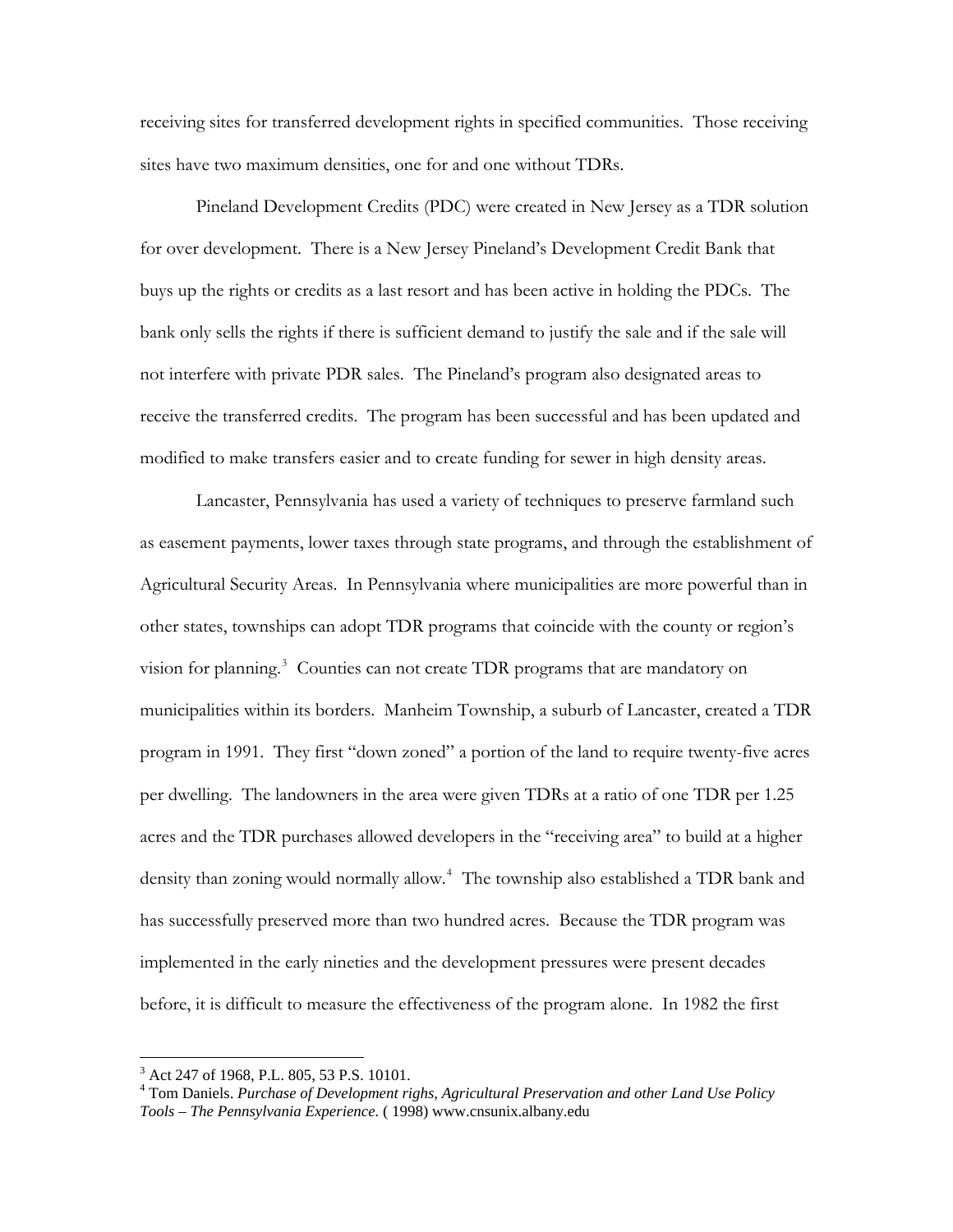conservation easement was established in the Lancaster area. TDRs are an added tool to be used by the region in fighting sprawl over farmland. Collectively easement purchase, establishment of agriculture security areas, good zoning, and TDR use are saving agriculture and limiting sprawl in the area. Before 1992 municipalities were forced to keep the transfer rights within their municipalities, but with the revised Municipal Planning Code, encouraging municipalities to work together, there can be joint TDR programs in Pennsylvania.

## **TDR Systems**

 $\overline{a}$ 

*TDR Banks* – These allow immediate monetary compensation by selling rights to the bank regardless of what the current demand is. In some areas TDR banks are only available to purchase rights if there are no private buyers available. The bank allows more control and continuing power over the development rights by keeping up demand during low points in development demand. The money from these banks is usually derived from the sale of development right of publicly owned landmarks. The idea of the TDR bank was designed for but never used in Chicago in 1972 by John Costonis, a professor of urban planning law at the University of Illinois.<sup>[5](#page-4-0)</sup>

*Multiple motivations* – It is important to recognize that a good system for use of TDRs can serve more than one purpose for the local government. Seattle's use of TDRs is proof of this. Low-income housing preservation and landmark preservation were both done there with TDRs. With good zoning and planning, a variety of uses can take place in one area utilizing one pool of resources.

## **Considerations for Developing TDR Programs**

<span id="page-4-0"></span><sup>5</sup> Jennifer Frankel. *Notes & Comments: Past, Present, and Fitire Constitutional Challenges to Transferable Development Rights* 74 Wash. L. Rev. 825 at 832